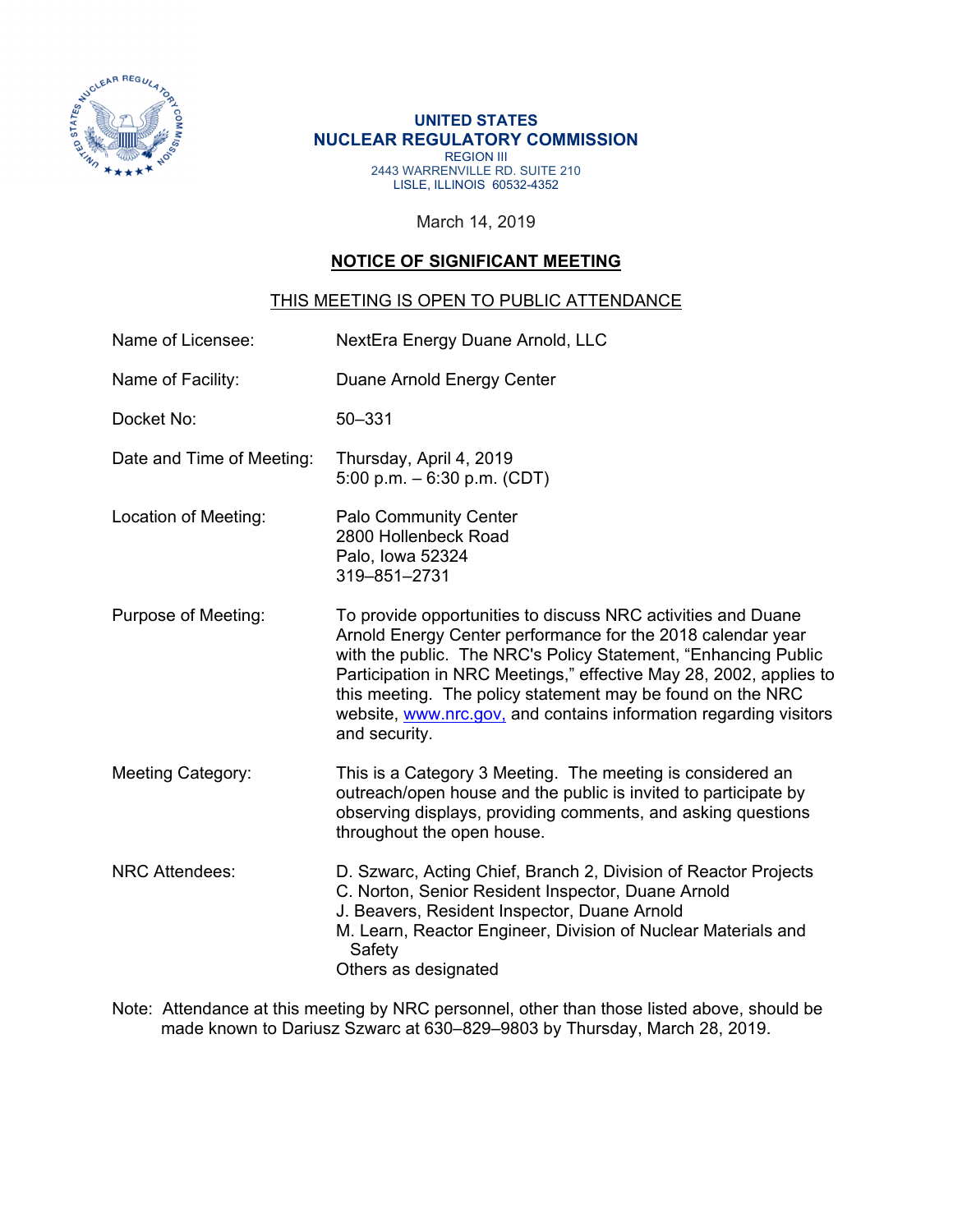The NRC provides reasonable accommodation to individuals with disabilities where appropriate. If you need a reasonable accommodation to participate in this meeting, or need this meeting notice or transcript or other information from the meeting in another format (e.g., braille, large print), please notify the NRC's meeting coordinator. Determinations on requests for reasonable accommodation will be made on a case by case basis.

Because meetings are sometimes canceled or rescheduled as a result of unforeseen circumstances, such as severe-weather, confirm the meeting schedule with the meeting-contact.

> Approved by: <u>/RA/</u> Dariusz Szwarc, Acting Chief Branch 2 Division of Reactor Projects

Meeting Contact: Dariusz Szwarc, Acting Chief Branch 2 630–829–9803 Dariusz.Szwarc@nrc.gov